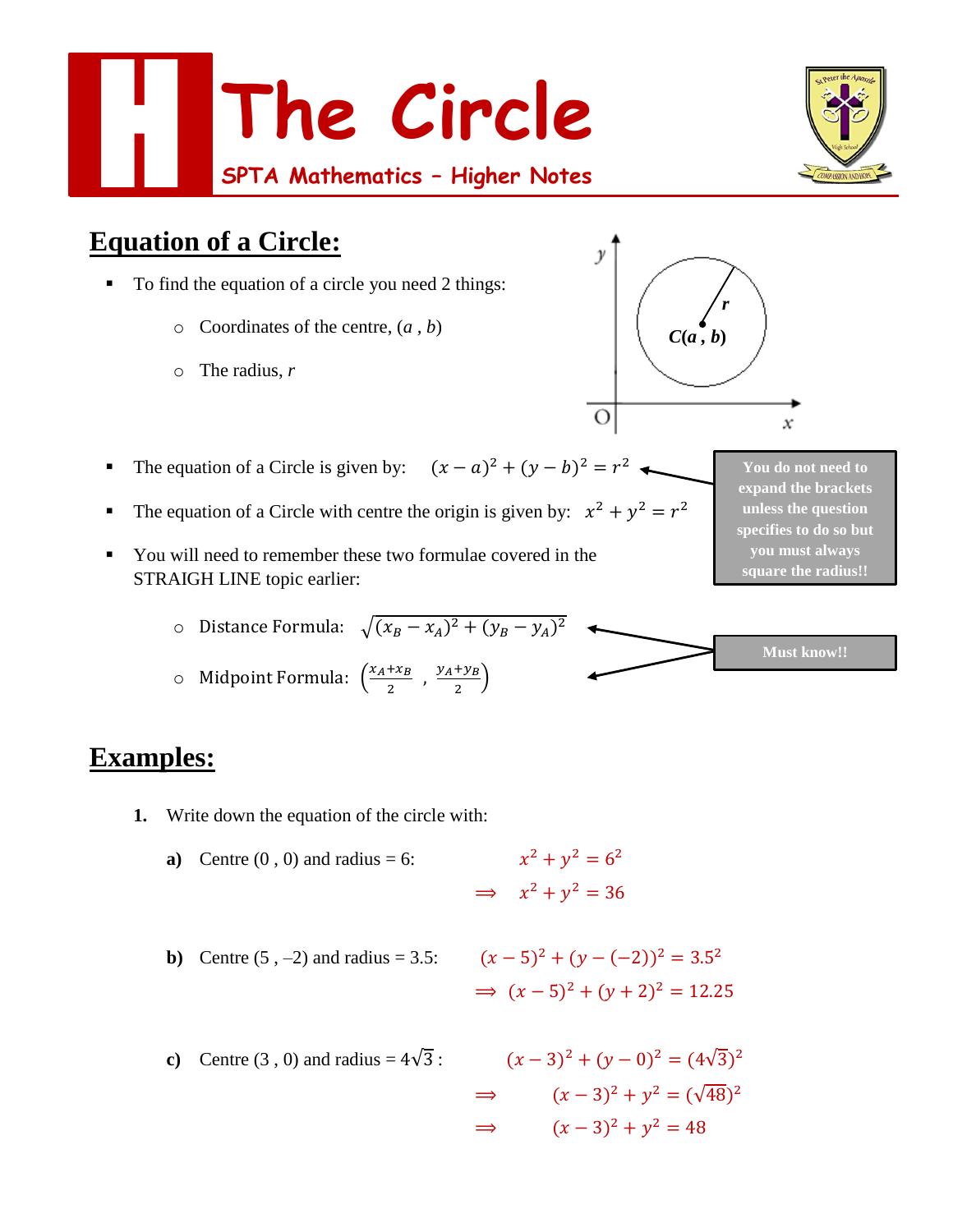

**2.** State the Centre and Radius of these circles:

**a)** 
$$
(x-8)^2 + (y+3)^2 = 36
$$
  
\n**b)**  $x^2 + y^2 = 144$   
\n**c)**  $(x + 7)^2 + (y - 4)^2 = 18$   
\n**c)**  $(x + 7)^2 + (y - 4)^2 = 18$   
\n**d)** Centre (0, 0) & Radius =  $\sqrt{144} = 12$   
\n**e)** Centre (-7, 4) & Radius =  $\sqrt{18} = 3\sqrt{2}$   
\n**Normally leave as a SUBD**

**3.** Find the equation of the circle when the points  $A(-5, 3)$  and  $B(3, 1)$ are the endpoints of the diameter.

Midpoint  $AB = \left(\frac{x_A + x_B}{x_B}\right)$  $\frac{+x_B}{2}$ ,  $\frac{y_A + y_B}{2}$ 2 Midpoint  $AB = \left( \frac{-5+3}{2} \right)$  $\frac{5+3}{2}$ ,  $\frac{3+1}{2}$ 2 Midpoint  $AB = (-1, 2)$ 

 $\int \text{Radius} = \sqrt{(x_M - x_A)^2 + (y_M - y_A)^2}$  $\text{Radius} = \sqrt{(-1 - (-5))^2 + (2 - 3)^2}$  $2 + (-1)^2$ Radius =  $\sqrt{16+1}$ Radius =  $\sqrt{17}$ so  $(x - (-1))^2 + (y - 2)^2 = (\sqrt{17})^2$  $(x + 1)^2 + (y - 2)^2 = 17$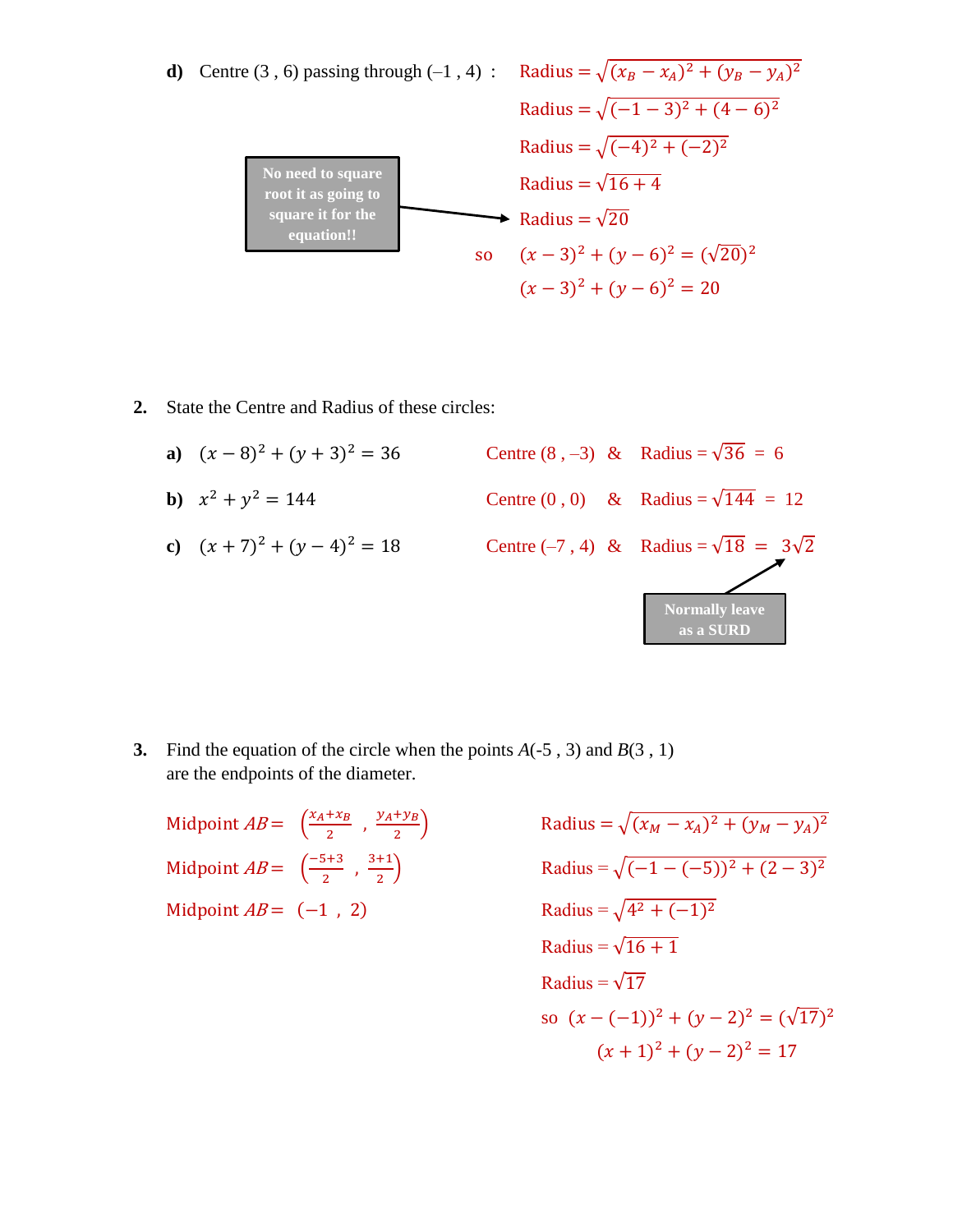#### **4. a**) Prove that the triangle *ABC* is tight angled when  $A(-3, -2)$ ,  $B(3, -1)$  and  $C(2, 5)$ ,



**b)** Hence find the equation of the circle passing through these 3 points. From part (a), we can see that *AC* is the diameter of the circle.

Midpoint  $AC = \left(\frac{x_A + x_C}{x_B}\right)$  $\frac{+x_C}{2}$ ,  $\frac{y_A + y_C}{2}$ 2 Midpoint  $AC = \left(\frac{-3+2}{2}\right)$  $\frac{3+2}{2}$ ,  $\frac{-2+5}{2}$ 2 Midpoint  $AC = \left(-\frac{2}{3}\right)$  $\frac{2}{2}$ ,  $\frac{3}{2}$ 2

 $\text{Radius} = \sqrt{(x_M - x_A)^2 + (y_M - y_A)^2}$  $\text{Radius} = \sqrt{(-1 - (-5))^2 + (2 - 3)^2}$ adius =  $\sqrt{4^2 + (-1)^2}$ Radius =  $\sqrt{16+1}$ Radius =  $\sqrt{17}$ so  $(x - (-1))^2 + (y - 2)^2 = (\sqrt{17})^2$  $(x + 1)^2 + (y - 2)^2 = 17$ 

**from Nat 5**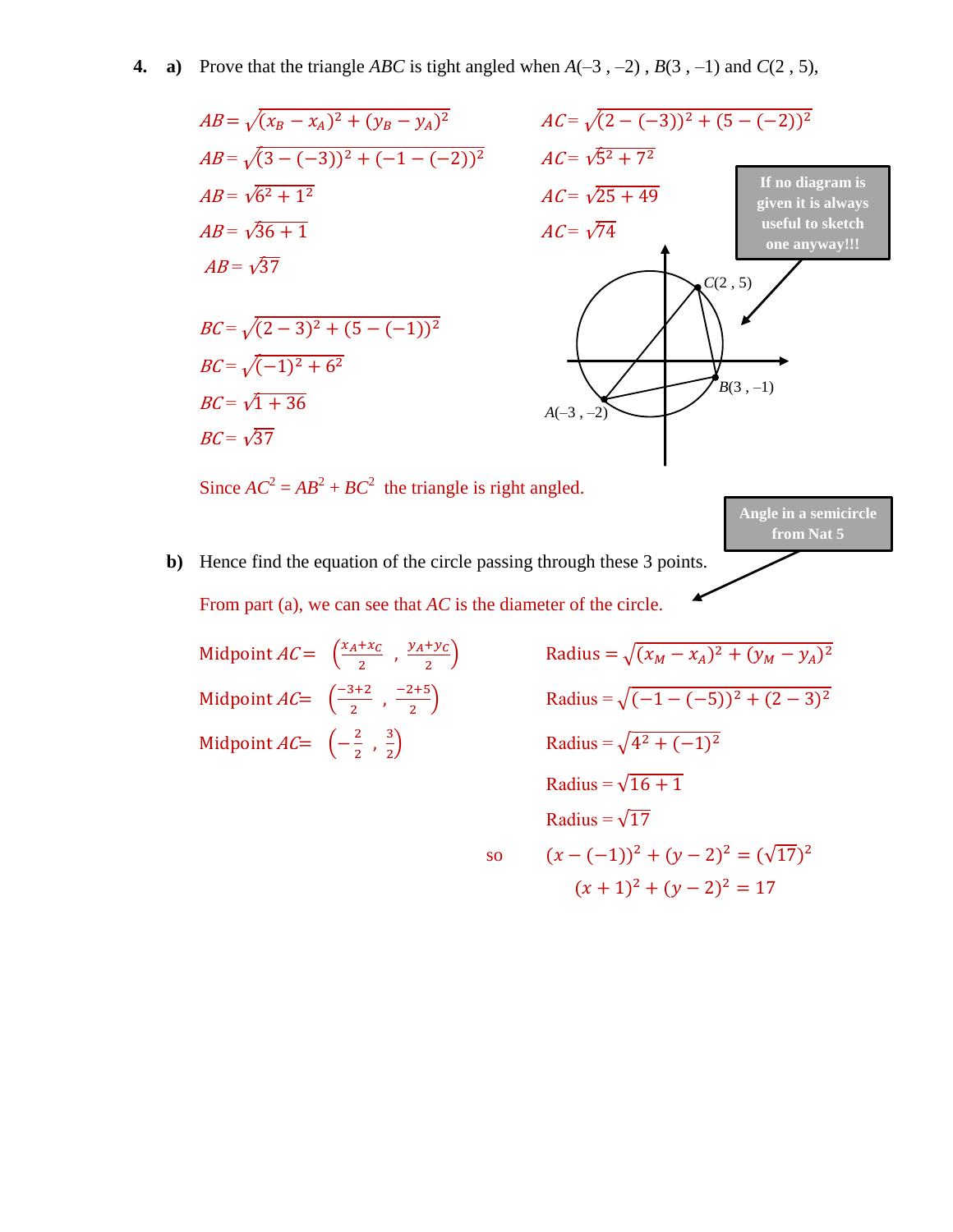# **General Equation of a Circle:**

The equation of a circle can also be given in the following form:

 $x^2 + y^2 + 2gx + 2fy + c = 0$  where the centre is  $(-g, -f)$  and the radius is  $\sqrt{g^2 + f^2 - c}$ 

 As soon as you see an equation of a circle in a question it is **ALWAYS** worthwhile stating the centre & radius, regardless of what format the equation is given in or what the question is asking!!

### **Examples:**

**5.** Find the radius and centre of:  $x^2 + y^2 + 4x - 8y + 7 = 0$ 

$$
2g = 4 \t 2f = -8 \t c = 7
$$
  
\n
$$
g = 2 \t f = -4 \t \t \text{So centre is } (-2, 4)
$$
  
\nRadius =  $\sqrt{g^2 + f^2 - c}$   
\nRadius =  $\sqrt{2^2 + (-4)^2 - 7}$   
\nRadius =  $\sqrt{4 + 16 - 7}$   
\nRadius =  $\sqrt{13}$  units

**6.** Find the radius and centre of:  $2x^2 + 2y^2 - 6x + 10y - 2 = 0$  $x^2 + y^2 - 3x + 5y - 1 = 0$  $2g = -3$   $2f = 5$   $c = -1$  $g = \frac{-3}{2}$  $\frac{-3}{2}$   $f = \frac{5}{2}$ 2 so centre is  $\left(\frac{3}{2}\right)$  $\frac{3}{2}$ ,  $\frac{-5}{2}$  $\frac{15}{2}$ Radius =  $\sqrt{g^2 + f^2} - c$ Radius =  $\sqrt{\frac{-3}{2}}$  $\left(\frac{-3}{2}\right)^2 + \left(\frac{5}{2}\right)$  $\left(\frac{5}{2}\right)^2 - (-1)$ Radius =  $\frac{9}{4}$  $\frac{9}{4} + \frac{25}{4}$  $\frac{15}{4} + 1$ Radius =  $\frac{38}{4}$  $\frac{38}{4} = \frac{\sqrt{38}}{2}$  $\frac{36}{2}$  units The equation must be in the form:  $x^2 + y^2 + 2gx + 2fy + c = 0$ so divide the original by 2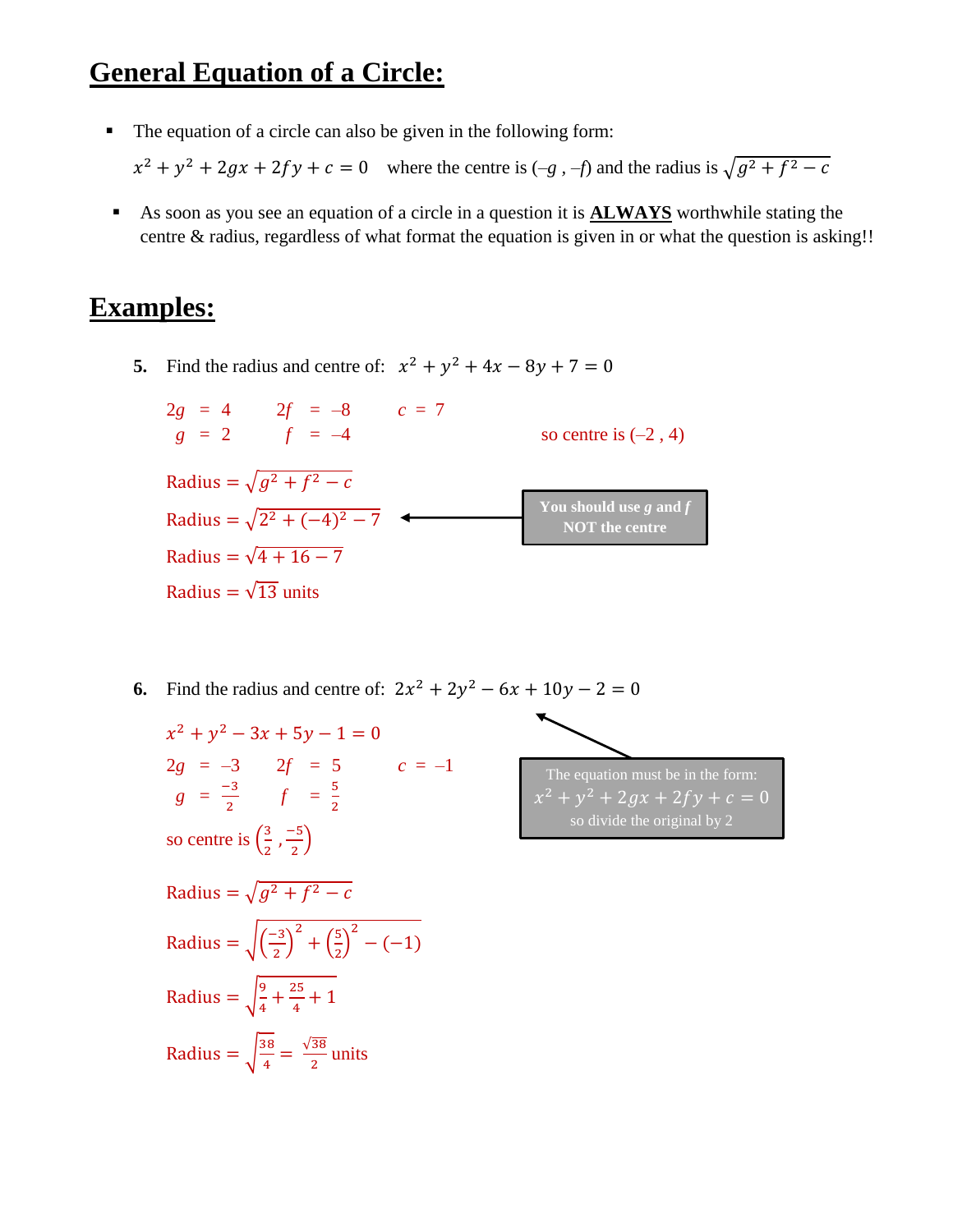**7.** Explain why  $x^2 + y^2 - 4x + 2y + 42 = 0$  is not an equation of a circle.



**This is not totally accurate, but at higher it is fine!!**

# **Intersection of Circles with Lines:**

Straight lines can intersect (meet) circles at either 2, 1 or zero points as follows:

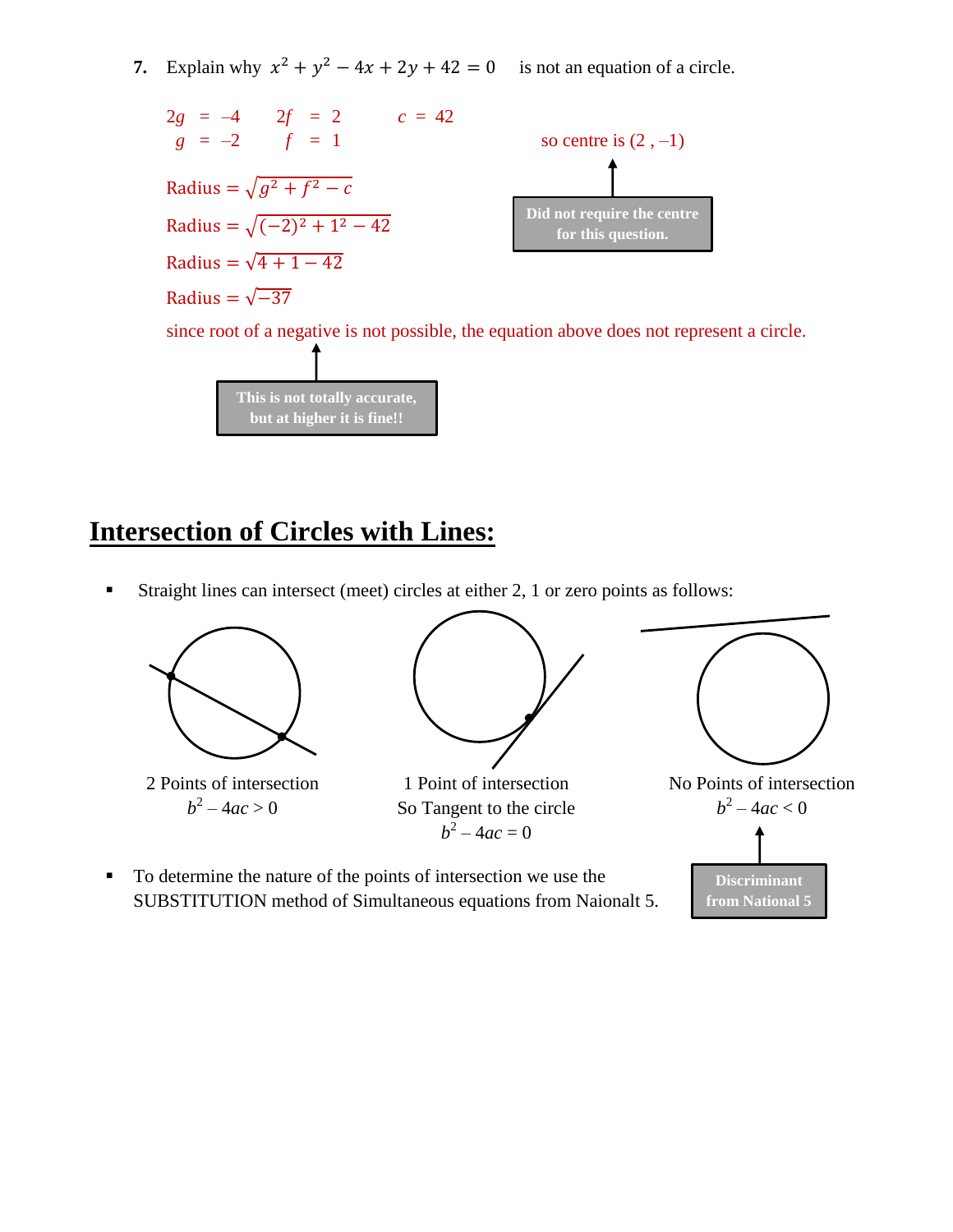### **Examples:**

- **8.** Find where the line  $y = 4x$  meets the circle with equation  $x^2 + y^2 = 34$ 
	- Substitute  $y = 4x$  into the circle  $x^2 + y^2 = 24 \implies x^2 + (4x)^2 = 34$  $\implies x^2 + 16x^2 = 34$  $\implies$  17 $x^2 = 34$  $\implies x^2 = 2$  $\Rightarrow$   $x = \pm \sqrt{2}$

When  $x = \pm\sqrt{2}$ :  $y = \pm 4\sqrt{2}$  So Points of Intersection are:  $(\sqrt{2}, 4\sqrt{2})$  and  $(-\sqrt{2}, -4\sqrt{2})$ 

**9.** Find the points where the line  $2x + y - 6 = 0$  intersects the circle  $x^2 + y^2 - 2x + 2y - 8 = 0$ 

 $2x + y - 6 = 0 \implies y = -2x + 6$  Substitute  $y = -2x + 6$  into the circle :  $x^2 + y^2 - 2x + 2y + 8 = 0 \implies x^2 + (-2x + 6)^2 - 2x + 2(-2x + 6) - 8 = 0$  $\implies x^2 + (4x^2 - 24x + 36)^2 - 2x - 4x + 12 - 8 = 0$  $\Rightarrow$  5x  $5x^2 - 30x + 40 = 0$  $\Rightarrow$   $x$  $x^2 - 6x + 8 = 0$  $\Rightarrow$   $(x-2)(x-4) = 0$  $\Rightarrow$   $x-2=0$   $x-4=0$  $\Rightarrow$   $x = 2, 4$ When  $x = 2$ :  $y = -2(2) + 6$   $\implies$   $y = 2$  so Pt (2, 2) When  $x = 4$ :  $y = -2(4) + 6$   $\implies$   $y = -2$  so Pt (4, -2)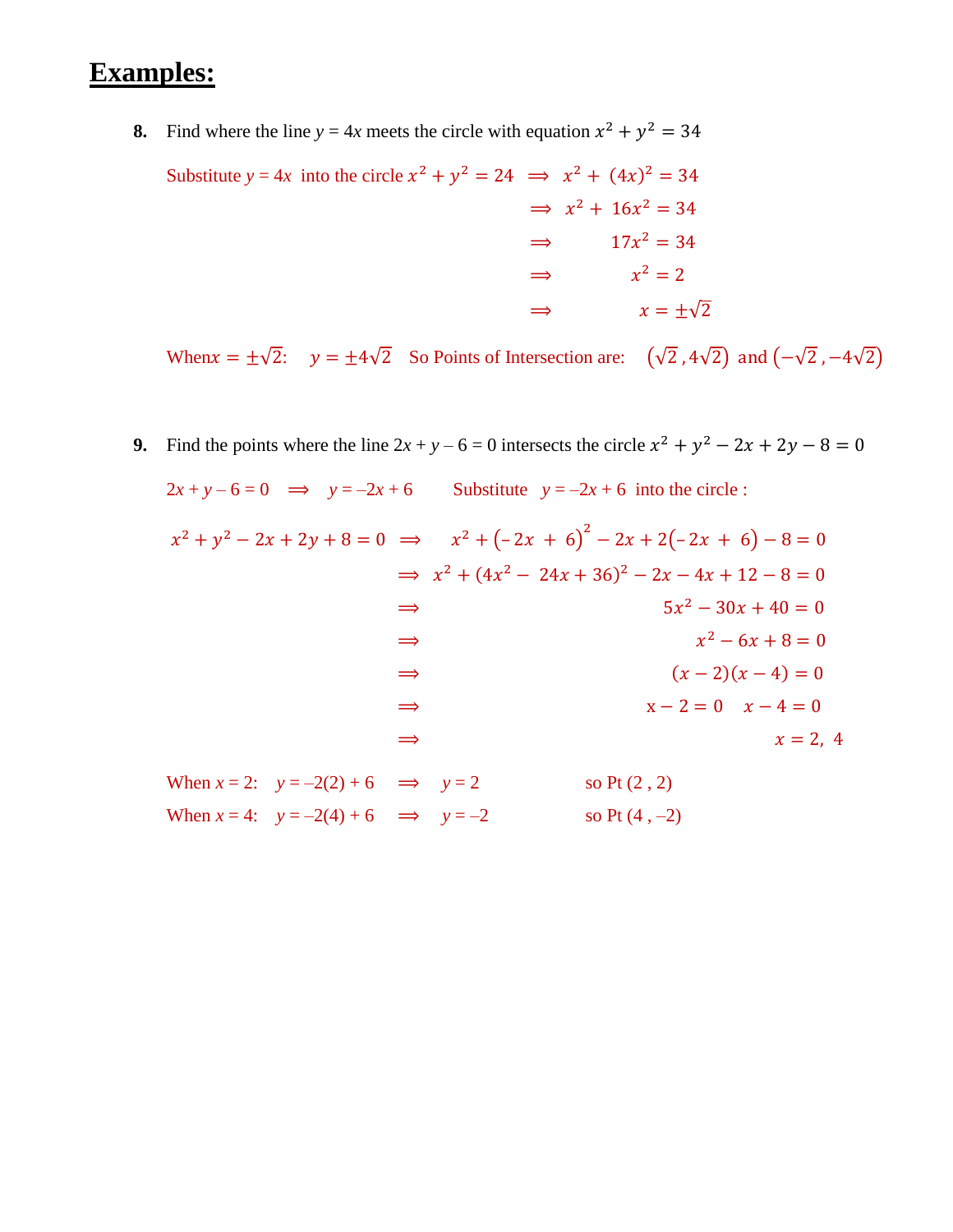**10.** Prove that the line  $x + y = 4$  is a tangent to the circle  $x^2 + y^2 + 6x + 2y - 22 = 0$ and find the point of contact.

 $x + y = 4 \implies y = -x + 4$  Substitute  $y = -x + 4$  into the circle :  $x^2 + y^2 + 6x + 2y - 22 = 0 \implies x^2 + (-x + 4)^2 + 6x + 2(-x + 4) - 22 = 0$  $\implies x^2 + (x^2 - 8x + 16)^2 + 6x - 2x + 8 - 22 = 0$  $\Rightarrow$  2x  $2x^2 - 4x + 2 = 0$  $\Rightarrow$   $x$  $x^2 - 2x + 1 = 0$  $\Rightarrow$   $(x-1)(x-1) = 0$  $\Rightarrow$   $x-1=0$  $\Rightarrow$   $x = 1$ **The Discriminant could be used at this point as shown below**

When  $x = 1$ :  $y = -1 + 4$   $\implies y = 3$  so Pt (1, 3)

Since only one point of contact the line is a tangent to the circle at the point (1 , 3)

#### **OR** using the **DISCRIMINANT**:

 $x^2 - 2x + 1 = 0$  so  $a = 1$ ,  $b = -2$ ,  $c = 1$  $b^2 - 4ac = (-2)^2 - 4(1)(1)$  $= 4 - 4$  $= 0$  since  $b^2 - 4ac = 0$  the line is a tangent to the circle.  $x^2 - 2x + 1 = 0$  $\Rightarrow (x-1)(x-1) = 0$  $\Rightarrow$   $x-1=0$  $\Rightarrow$   $x = 1$ When  $x = 1$ :  $y = -1 + 4 \implies y = 3$  so Pt (1, 3)

**In the example above it is probably more sensible to use the first method as you need to find the Point of Intersection anyway. If you are asked simply to prove that the Line is a Tangent then either method is suitable.**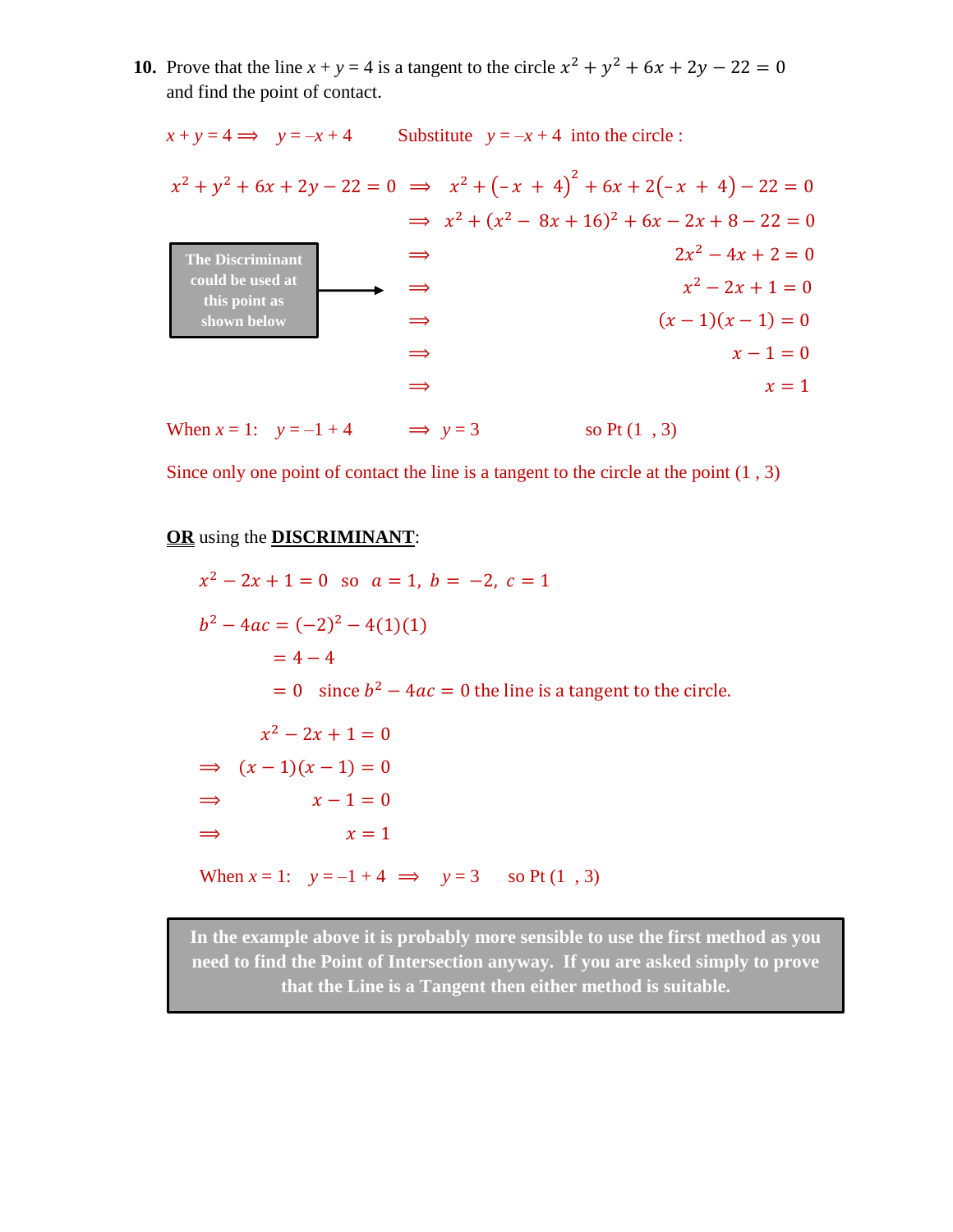|                                                                    | <b>11.</b> The line with equation $x - 3y = k$ is a tangent to the circle $x^2 + y^2 - 6x + 8y + 15 = 0$ |
|--------------------------------------------------------------------|----------------------------------------------------------------------------------------------------------|
| Find the possible values of $k$                                    | Change to $x =$ to avoid fractions                                                                       |
| $x-3y=k$ $\implies$ $x=3y+k$ Substitute $x=3y+k$ into the circle : |                                                                                                          |
|                                                                    | $x^{2} + y^{2} - 6x + 8y + 15 = 0 \implies (3y + k)^{2} + y^{2} - 6(3y + k) + 8y + 15 = 0$               |
|                                                                    | $\implies$ 9y <sup>2</sup> + 6ky + k <sup>2</sup> + y <sup>2</sup> - 18y - 6k + 8y + 15 = 0              |
| $\Rightarrow$                                                      | $10y^2 + 6ky - 10y + k^2 - 6k + 15 = 0$                                                                  |
| $\Rightarrow$                                                      | $10y^{2} + (6k - 10)y + (k^{2} - 6k + 15) = 0$                                                           |
|                                                                    | so $a = 10$ , $b = 6k - 10$ , $c = k^2 - 6k + 15$                                                        |
| Since the line is a tangent $b^2 - 4ac = 0$                        |                                                                                                          |
| $\Rightarrow$                                                      | $(6k-10)^2 - 4(10)(k^2 - 6k + 15) = 0$                                                                   |
| $\Rightarrow$                                                      | $36k^2 - 120k + 100 - 40k^2 + 240k - 600 = 0$                                                            |
| $\Rightarrow$                                                      | $-4k^2 + 120k - 500 = 0$                                                                                 |
| $\Rightarrow$                                                      | $k^2 - 30k + 125 = 0$                                                                                    |
| $\Rightarrow$                                                      | $(k-5)(k-25)=0$                                                                                          |
| $\Rightarrow$                                                      | $k-5=0$ $k-25=0$                                                                                         |

$$
\Rightarrow \qquad k = 5, 25
$$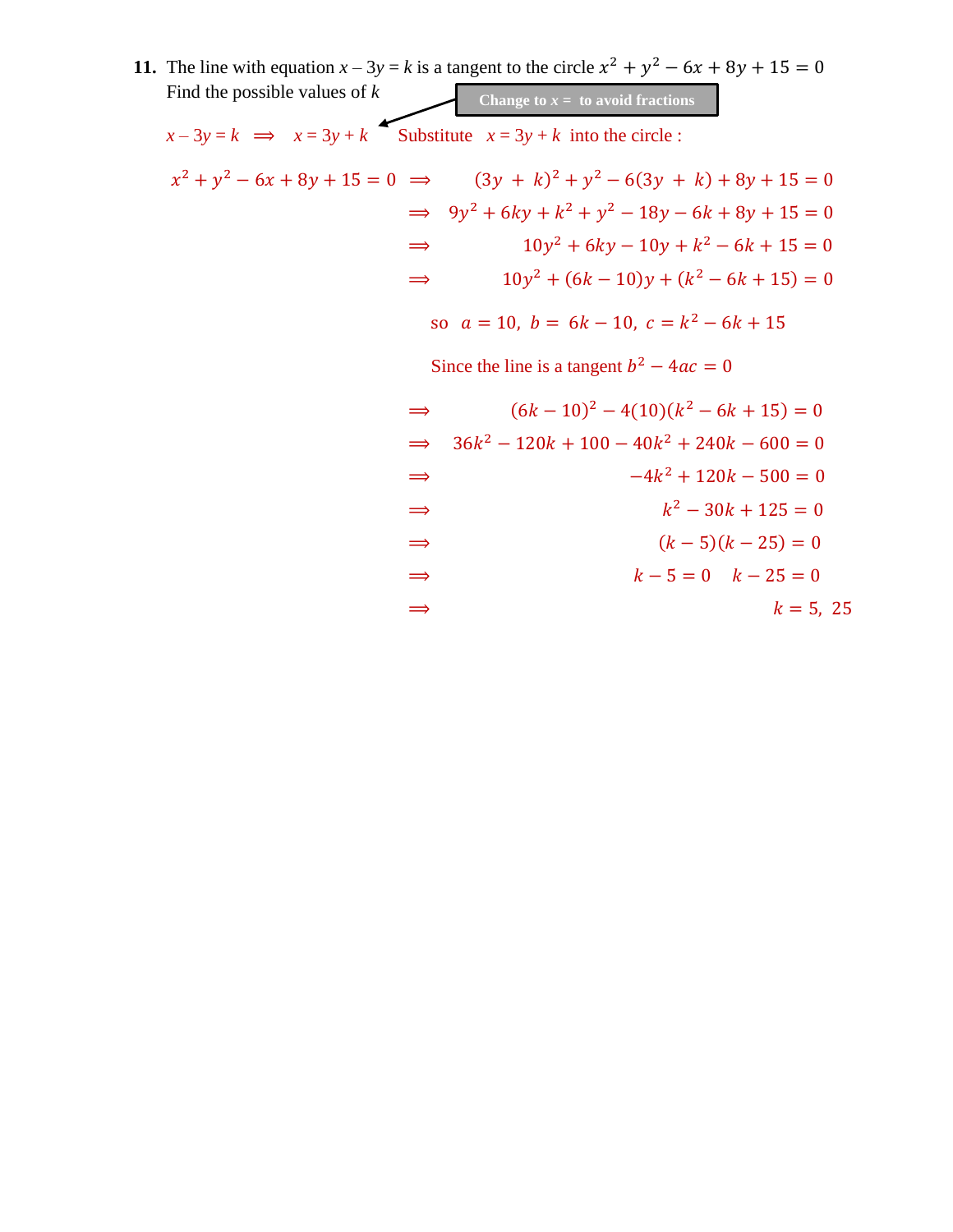# **Equation of a Tangent to a Circle:**

- You can find the equation of a tangent to a circle if you know the point of contact as follows:
	- o Find the centre of the circle
	- $\circ$  Find the gradient of the radius to the point of contact,  $m_{RAD}$ ,
	- o Find the perpendicular gradient for the tangent using,  $m_{TAN} \times m_{RAD} = -1$
	- o Use  $y b = m(x a)$  to find the tangent's equation.

### **Examples:**

- **12. a**) Prove that the point *A*(2, -1) lies on the circle  $x^2 + y^2 + 8x 3y 24 = 0$ 
	- **b)** Find the equation of the tangent to the circle at this point.
	- **a**) Sub the point into the circle equation:

$$
2^{2} + (-1)^{2} + 8(2) - 3(-1) - 24
$$
  
= 4 + 1 + 16 + 3 - 24  
= 0, hence point lies on the circle

 $= 0$  hence point lies on the circle.

**b**)  $2g = 8$   $2f = -3$   $c = -24$ *g* = 4  $f = -\frac{3}{2}$  so centre is  $C(4, -\frac{3}{2})$ Radius =  $\sqrt{g^2 + f^2} - c$ Radius =  $\sqrt{4^2 + \left(\frac{-3}{2}\right)^2}$  $\left(\frac{-3}{2}\right)^2$  + 24 Radius =  $\int 16 + \frac{9}{5}$  $\frac{9}{4}$  + 24 Radius =  $\sqrt{42\frac{1}{4}}$ **Did not require the radius for this question.**

$$
m_{AC} = \frac{y_C - y_A}{x_C - x_A}
$$
 Since perpendicular  $y - b = m(x - a)$   
=  $\frac{4-2}{-3/2 - (-1)}$   $m_{Rad} \times m_{Tan} = -1$   $y - 2 = \frac{1}{4}(x - (-1))$   
=  $\frac{2}{-1/2}$  so  $m_{Tan} = \frac{1}{4}$   $4y - 8 = x + 1$   
=  $-4$   $4y = x + 9$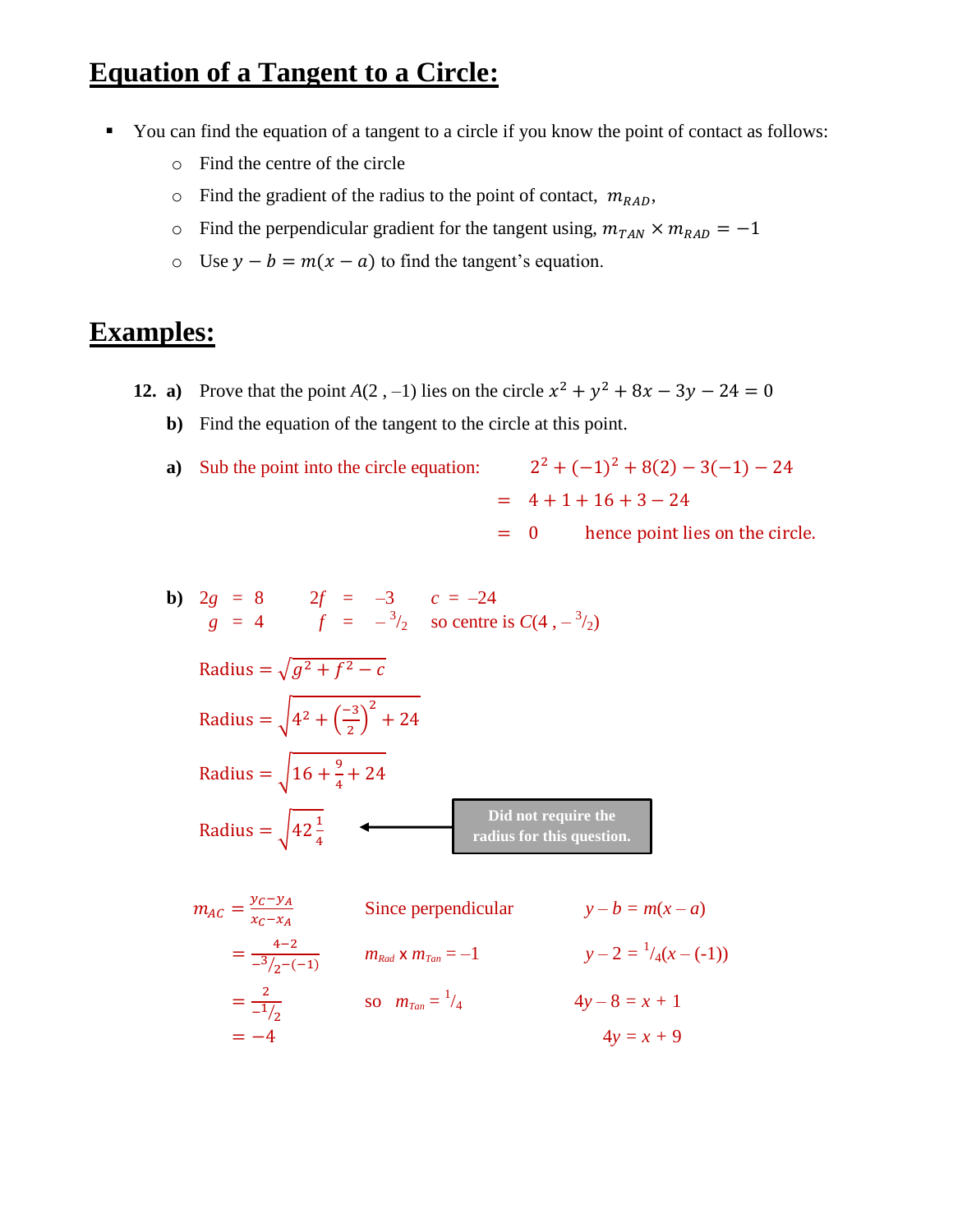## **Intersection of Circles:**



To prove they don't touch then the distance between centres is greater than the sum of the Radii.

## **Examples:**

**13.** Circle *P* has centre  $(-4, -1)$  and radius 2 units. Circle Q has equation  $x^2 + y^2 - 2x + 6y + 1 = 0$ .

Show that circles *P* and *Q* do not touch.

 $2g = -2$   $2f = 6$   $c = 1$  $g = -1$   $f = 3$  so centre is  $C(1, -3)$ Radius =  $\sqrt{g^2 + f^2 - c}$  $\frac{2}{2-c}$  Centres =  $\sqrt{(x_Q - x_P)^2 + (y_Q - y_P)^2}$ Radius =  $\sqrt{(-1)^2 + 3}$  $\sqrt{2-1}$  Centres =  $\sqrt{(1-(-4))^2+(-3-(-1))^2}$ Radius =  $\sqrt{9}$  = 3  $^{2}+(-2)^{2}$ Centres =  $\sqrt{25 + 4} = \sqrt{29}$ 

Since  $R_1 + R_2 = 3 + 2 = 5 < \sqrt{29}$  the circles do **NOT** touch.